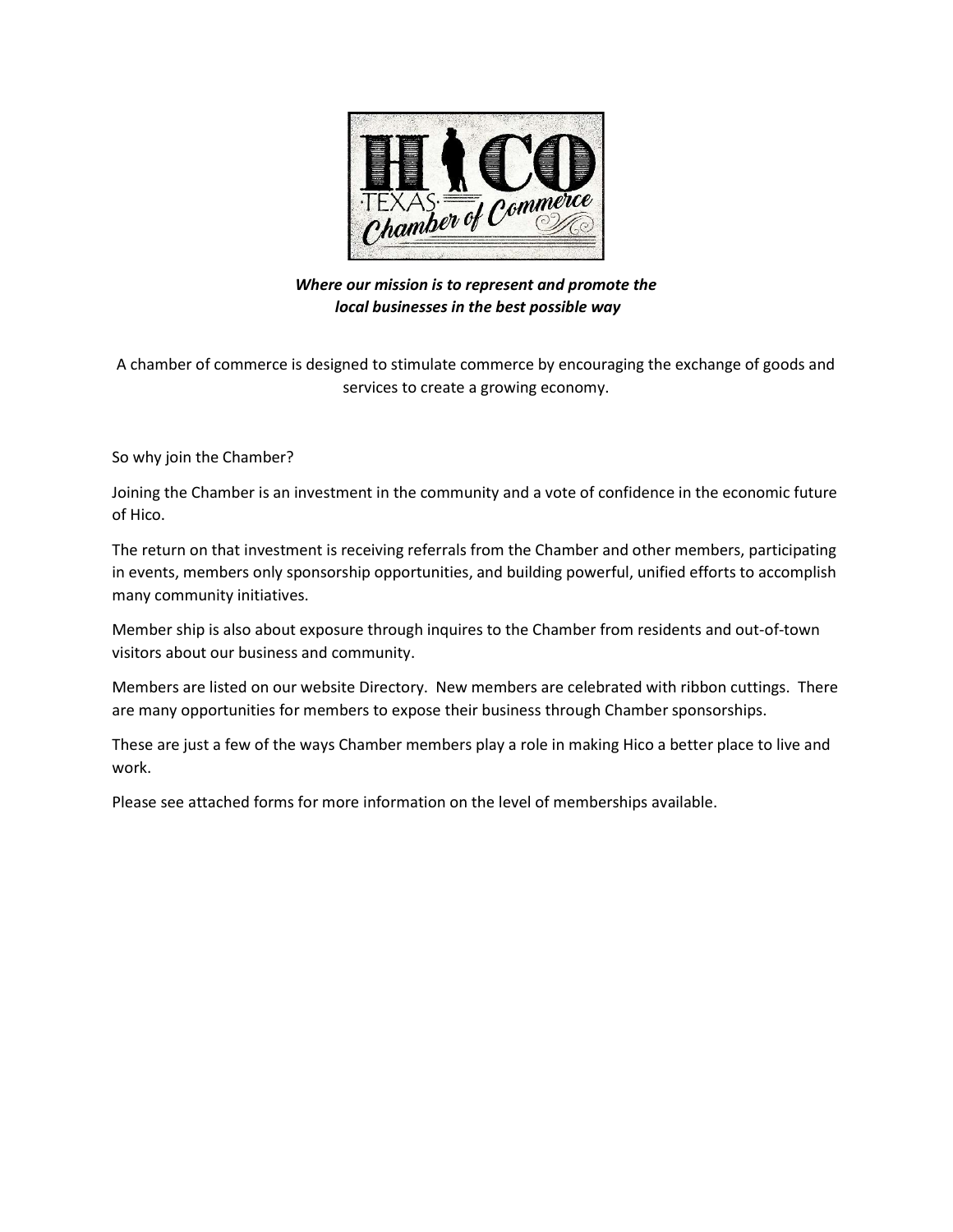

| Levels                                                                                  | Retail          | <b>Business</b> | Nonprofit | Individual |
|-----------------------------------------------------------------------------------------|-----------------|-----------------|-----------|------------|
|                                                                                         | <b>Business</b> | Member          | Or Ranch  | sponsor    |
|                                                                                         | Member          |                 |           |            |
|                                                                                         | \$250           | \$200           | \$150     | \$50       |
| Recognition on Chamber website                                                          | $\ast$          | $\ast$          | $\ast$    | $\ast$     |
| Event Listing on the chamber website                                                    | $\ast$          | $\ast$          | $\ast$    |            |
| Spring market Booth                                                                     | $\ast$          | $\ast$          | $\ast$    |            |
| Holiday Market Booth                                                                    | $\ast$          | $\ast$          | $\ast$    |            |
| Membership packet                                                                       | $\ast$          | $\ast$          | $\ast$    |            |
| Be a part of the Event Brochures                                                        | $\ast$          | $\ast$          | $\ast$    |            |
| Featured in News Letter sent out once a month blasted on                                | $\ast$          | $\ast$          |           |            |
| social media, local paper, & by email                                                   |                 |                 |           |            |
| Two Scavenger Hunts a year with a shopping spree give away                              | $\ast$          |                 |           |            |
| Opportunity to host Chamber Mixer                                                       | $\ast$          | $\ast$          |           |            |
| Decal to Display membership level                                                       | $\ast$          | $\ast$          |           |            |
| Two tickets to Annual Banquet(if membership paid before<br>Banquet)                     | $\ast$          |                 |           |            |
| Sponsor includes flower bed project on main street with your<br>business logo displayed | $\ast$          | $\ast$          |           |            |
|                                                                                         |                 |                 |           |            |
|                                                                                         |                 |                 |           |            |
|                                                                                         |                 |                 |           |            |
|                                                                                         |                 |                 |           |            |